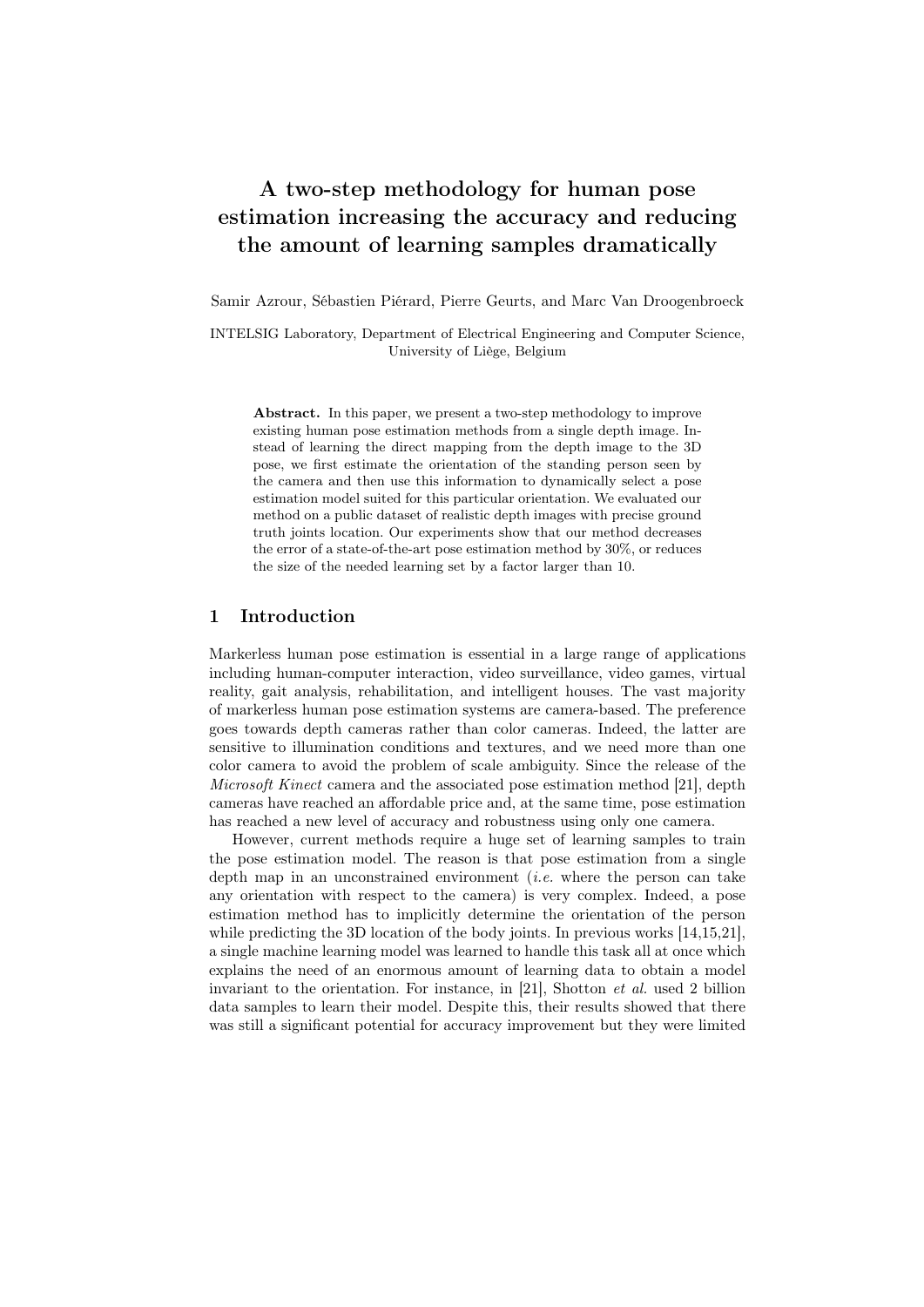by the size of their model. Furthermore, the noticeable difference in a depth image of a person seen from the back or facing the camera can be very small and the simple features used in [21] to describe the surroundings of a pixel seems unlikely to be efficient to disambiguate the orientation. Some global features would clearly be more appropriate for the orientation estimation task.

Following this observation, the current paper extends a previous work by Azrour et al. [2], that introduced the idea of using an orientation estimate to improve the accuracy of the pose estimation and validated it on synthetic data. Here, we go further by evaluating, on the public dataset UBC3V, the complete pipeline composed of an orientation estimation method followed by a multiple model pose estimation method, with each model designed for a different range of orientations. Splitting the process in two different steps allows to use adapted features and methods for each task and our results show that it requires significantly less samples to reach the same or better pose estimation accuracy.

## 2 Related work

Markerless human pose estimation systems estimate the pose of a human subject without the need of any device or marker attached to his body. At the expense of a loss of accuracy compared to marker-based systems, the markerless systems are simpler and not invasive which is mandatory, for instance, in sport and medical applications where the movement must be natural and not altered by some markers. Indeed, there is a risk that people could be disturbed and distracted by the markers they wear, leading to a different motion.

Markerless pose estimation systems can be classified in different categories depending on the type (color or depth), the number of cameras used, and the process used to recover the pose. The pose estimation process can be based on a body model tracking method (generative method), on a more direct prediction of the pose based on the input image (discriminative method), or on a combination of the two (hybrid method).

The most challenging, in terms of the accuracy of the estimated pose, is to use a unique color camera. Previous works addressing this task include poselets [4] or mixture-of-parts model [26]. More recently, convolutional networks have also been used to perform this task [23,24].

Thanks to a set of calibrated color cameras, we can avoid the problems of scale ambiguity inherent to the use of a single color camera. A great contribution was made by Corazza *et al.* [6,7]. In [6], they built upon the work of Anguelov et al. [1] to design a subject-specific human body model. This model was used to track the reconstructed 3D volume of the subject (or visual hull [16]) using an articulated iterative closest point (ICP) algorithm [7]. Thanks to their body model that can fit the body shape of any subject, their method is able to reach a very high accuracy. With their work, the problem of markerless human pose estimation using multiple color cameras is considered as mostly solved by some experts of the domain [22].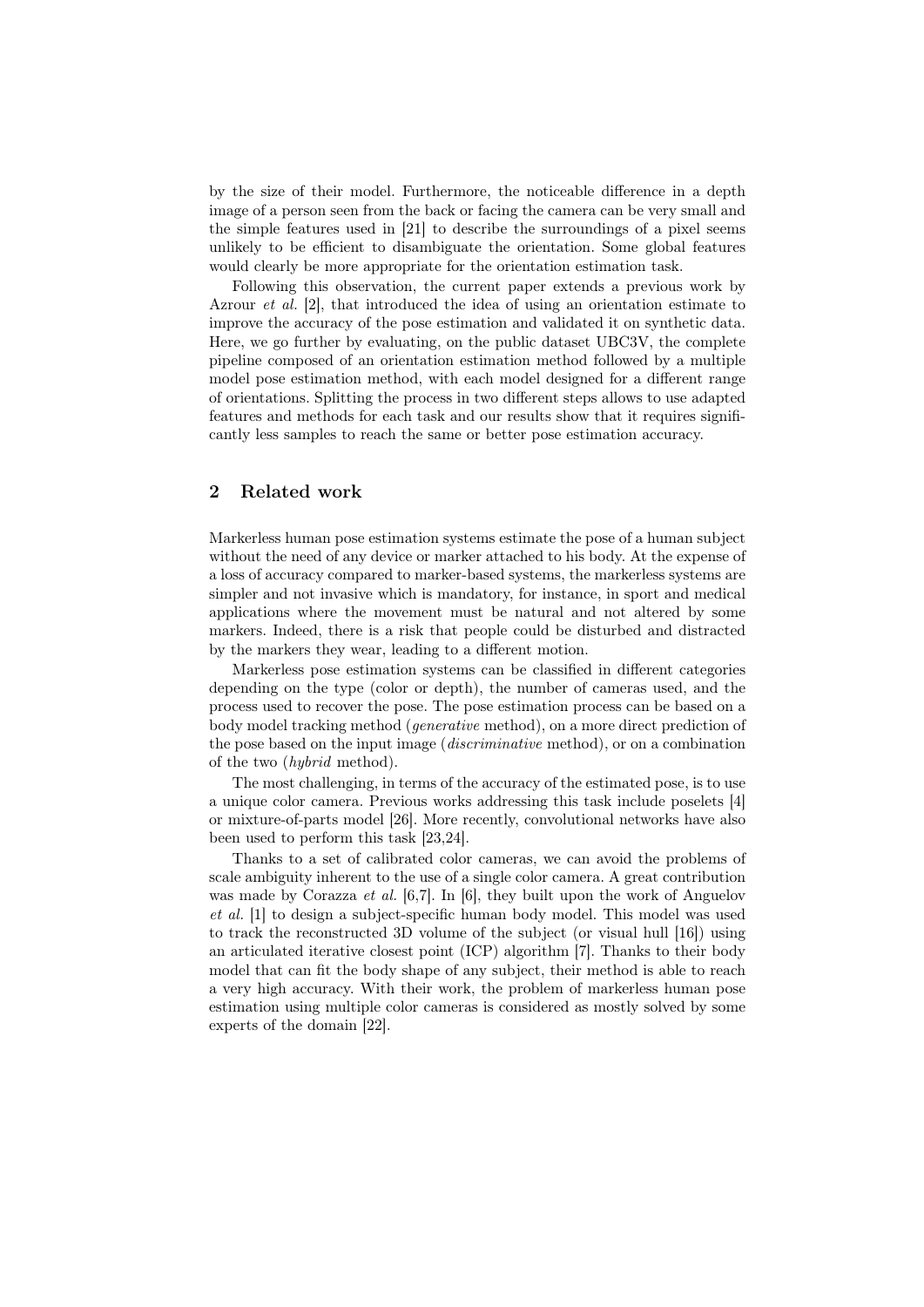Using depth instead of color cameras offers many advantages for the pose estimation. Indeed, the use of depth images solves the scale ambiguity of the RGB domain and they are much more invariant to the lightening condition and the texture. Therefore, it becomes possible to create robust and sufficiently accurate systems using only one depth camera. A major contribution was proposed by Shotton, Girschick et al. [13,20,21] where they accurately predict in real-time the 3D positions of body joints from a single depth image, without using any temporal information. To achieve this, they used a random forest model learned from a large, realistic, and highly varied synthetic set of training images.

Body model tracking methods were also used with a single depth camera [9,10]. However, these methods are less robust (they are sensitive to local minima) and they are generally slower than discriminative methods (as [21]). Combining a body model tracking method with a discriminative method allows to recover from local minima and to benefit from the time coherence of the tracking which lead to robust and accurate systems [25].

In the specific domain of human pose estimation from a single depth image  $(i.e.$  where no temporal information is used) two recent contributions were proposed by Jung et al. [14,15]. These two methods can be seen as variants of the method proposed by Girschick et al. [13]. In [14], Jung et al. estimate the joints locations by "walking" through the depth image and predicting the direction toward a given joint at each step . The joints are recovered sequentially by taking advantage of the human skeleton structure. In this way, they significantly increased the speed compared to  $[13]$   $(1,000)$  frame per second  $(fps)$  on a single CPU against 200 fps on a parallelized implementation) while being even more accurate. In [15], they proposed a two-step method where they first estimate the 3D locations of the joints and then label them. They claim that this procedure leads to a significant increase of the accuracy compared to the state-of-the-art methods. However, the dataset used to evaluate these two methods, the EVAL dataset [10], is only 10 cm accurate (mentioned by the authors and confirmed by a visual inspection of the data). Moreover, this dataset contains depth images of subjects performing the same sequence of movements where they are facing the camera most of the time. Therefore, further experimentations with a dataset containing more precise groundtruths and more diversified poses should be used to assess more reliably the accuracy of these algorithms.

Recently, a new dataset (UBC3V) was released by Shafaie et al. [19]. This dataset was built in a similar way as the one used by Shotton *et al.* [21]. It can be used to design pose estimation methods using up to 3 depth cameras. The markerless pose estimation domain was really lacking such a publicly available dataset. Therefore, it is an important contribution that allows to compare new methods on a same reliable basis. In [19], Shafaie et al. also proposed a multiple depth cameras pose estimation method. In each camera, they used a convolutional network to predict a body part label for each pixel following [20]. Then, they merged the results from all the cameras in a common 3D space and estimated the joints locations based on the 3D point cloud. Their method outperforms state-of-the-art pose estimation methods using multiple depth cameras.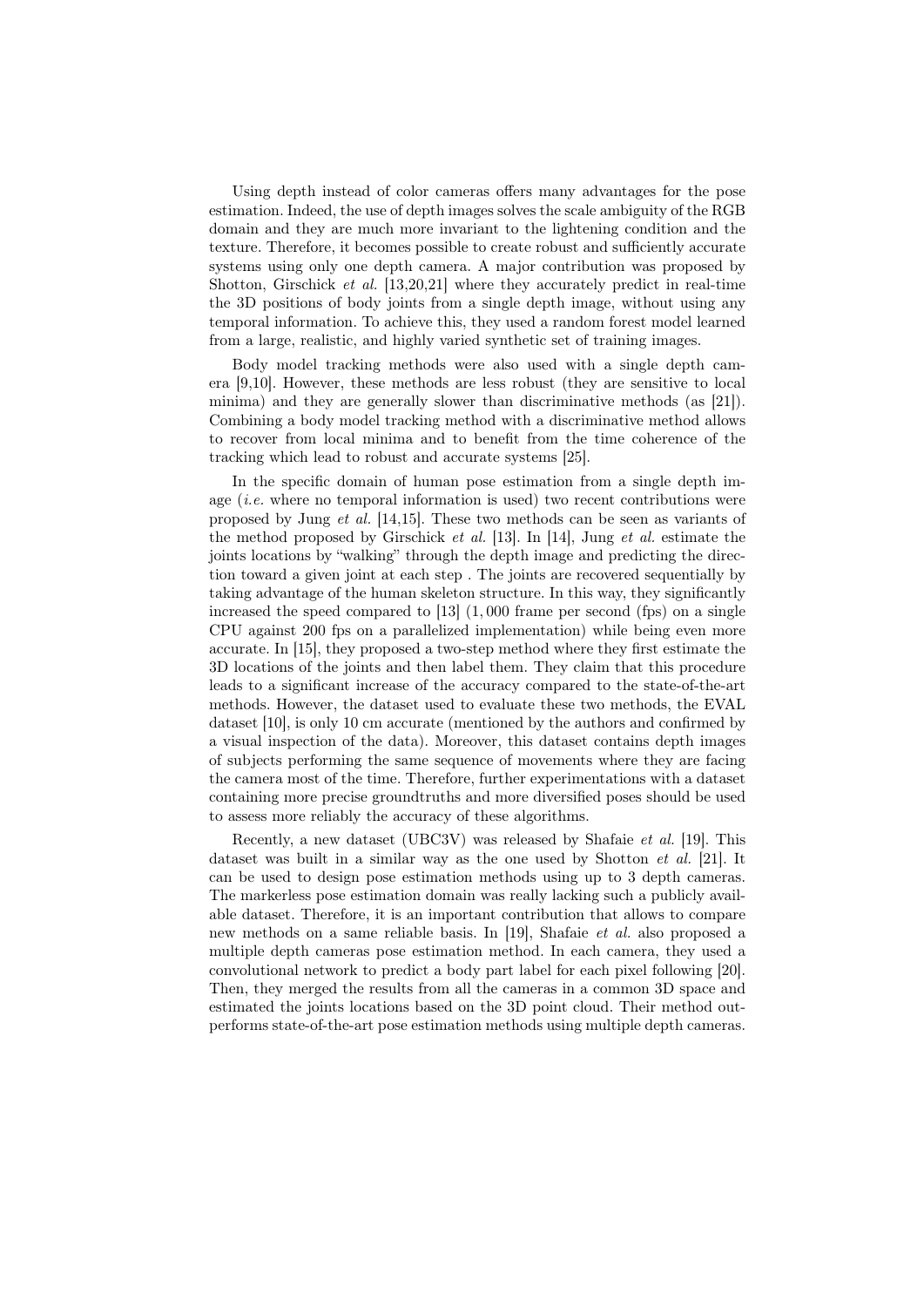## 3 Our method

## 3.1 Leveraging an orientation estimate to improve pose estimation

The orientation  $\theta$  of a subject is defined as the orientation of his pelvis. Here, we arbitrarily selected  $\theta = 0^{\circ}$  when the subject is seen from his right side and  $\theta = 90^{\circ}$  when the subject is seen from his back, as shown in Figure 1.



Fig. 1. Orientation convention and ranges of orientations used for the four-model method in the experiments. Each model is learned using poses with orientations included in a sector of  $110^{\circ}$  and consecutive sectors have an overlap of  $20^{\circ}$ .

To take into account the orientation estimate in the pose estimation process, we follow what was done in our previous work [2]. Instead of learning a single model M to deal with the whole range of orientation  $O = [0^{\circ}, 360^{\circ}]$ , we learn n models  $\mathcal{M}_i$  designed for different ordered ranges of orientation  $O_i$ , such that:

$$
O_1 \cup ... \cup O_n = [0^\circ, 360^\circ]. \tag{1}
$$

Consecutive ranges partly overlap to take into account the uncertainty in the orientation estimate:

$$
O_i \cap O_j \neq \emptyset, \ \forall i, j : i = j \pm 1 \ (\text{mod } n), \tag{2}
$$

$$
O_i \cap O_j = \emptyset, \ \forall i, j \, : \, i \neq j \pm 1 \, (\text{mod } n). \tag{3}
$$

Given an overlap of l degrees between all the consecutive orientation ranges, the appropriate pose estimation model is dynamically selected at test time based on an orientation estimate  $\hat{\theta}$ :

$$
\mathcal{M}(\hat{\theta}) = \mathcal{M}_i \text{ if } \hat{\theta} \subseteq \left[ \text{lower bound}(O_i) + \frac{l}{2}, \text{ upper bound}(O_i) - \frac{l}{2} \right]. \tag{4}
$$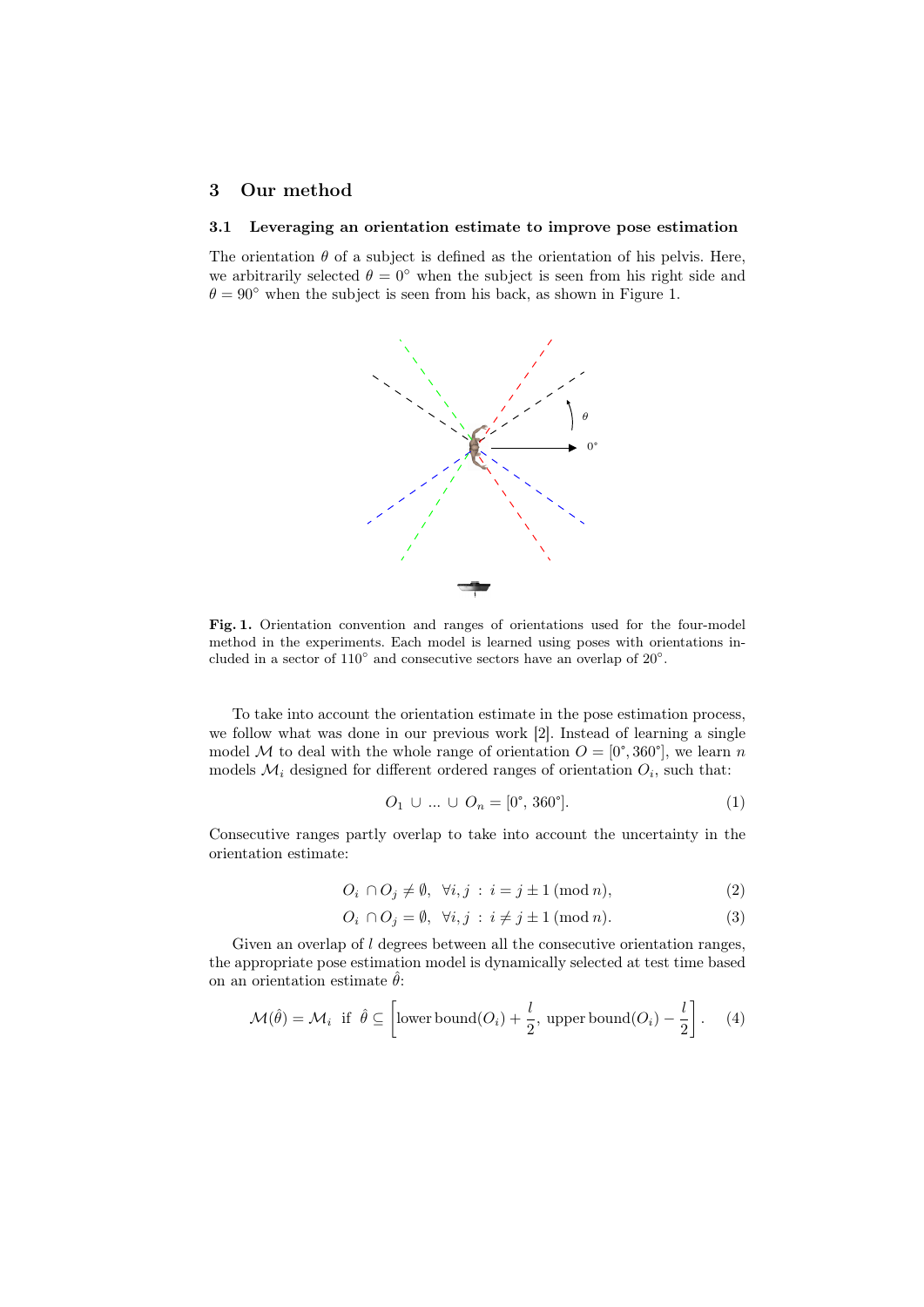It follows from Equation (4) that a correct pose estimation model will always be selected if the error on the orientation estimate is bounded by  $\frac{l}{2}$  degrees.

Separating the orientation estimation from the pose estimation has two main advantages: (1) it allows to use different and more appropriate features for the orientation estimation, and  $(2)$  it greatly facilitates the task of the pose estimation model which allows to reach higher accuracy with less training data.

This general methodology can be used with various orientation and pose estimation methods. For the purpose of the experiments, we selected state-ofthe-art methods for these two tasks. These methods are explained below.

### 3.2 Orientation estimation

The orientation estimation method used in this paper is based on the one proposed by Piérard et al. in [17].

To describe each depth image, 5 binary silhouettes are extracted from the depth silhouette of the subject seen by the camera. These binary silhouettes are obtained by thresholding the depthmap. Each of them is described using one shape context descriptor [3] with 5 radial bins and sectors of 30 degrees. The shape context descriptor used is centered on the gravity center of the binary silhouette and is populated by all external and internal contours.

The machine learning algorithm used to predict the orientation is the ExtRa-Trees [12]. As this algorithm uses an averaging to produce the outputs, we must avoid to directly predict the orientation angle  $\theta$  because the poses with  $\theta \simeq 0^{\circ}$ and  $\theta \simeq 360^{\circ}$  are very close which would lead to random orientation estimates. Therefore, we separately estimate  $\cos \theta$  and  $\sin \theta$  to avoid this discontinuity. Then, the orientation estimate  $\hat{\theta}$  can be obtained as follows:

$$
\hat{\theta} = \tan^{-1} \left( \frac{\widehat{\sin \theta}}{\widehat{\cos \theta}} \right). \tag{5}
$$

#### 3.3 Pose estimation

We used our own implementation of the state-of-the-art pose estimation method proposed by Girshick et al. [13] which was thoroughly evaluated in [21] and commercially used with the Microsoft Kinect camera. This method uses regression random forests to predict the 3D location of the body joints directly from the raw depth image.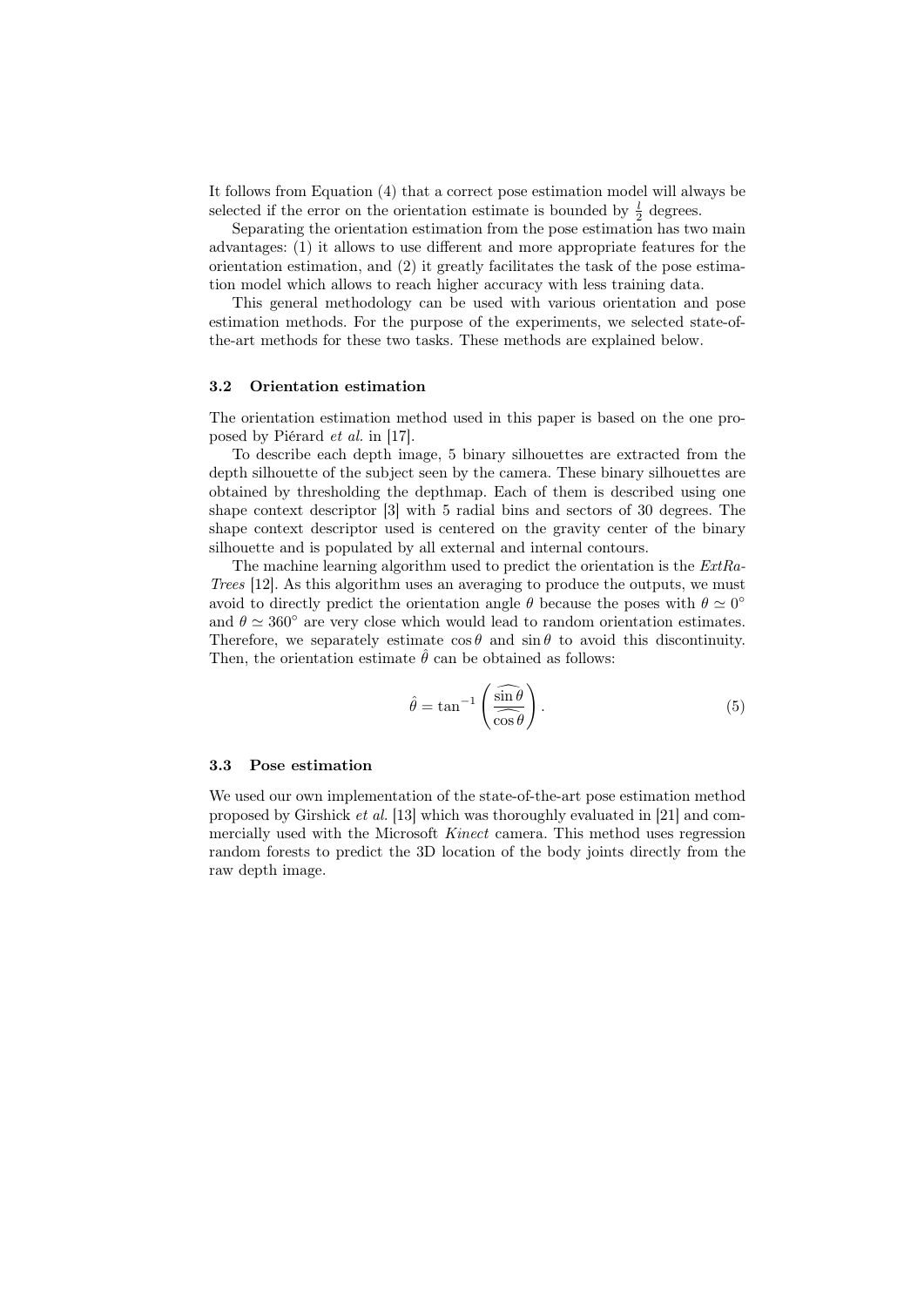To accurately implement [13], we used the code library Sherwood [18] which is a general purpose, object-oriented software framework for solving decision forest inference problems [8]. This framework offers a great flexibility and can be adapted to a wide range of inference problems. This is achieved thanks to interfaces that have to be implemented by the user and that define how the framework interacts with the data.

A forest is an ensemble of decision trees, each composed of split and leaf nodes. In our implementation, we trained one forest for each body joint  $j$  separately. The goal of the regression forest, for a given joint  $j$  and a given pixel **p**, is to estimate the offset  $\Delta_{p\rightarrow j}$  going from the pixel 3D location  $\mathbf{x}(\mathbf{p}) =$  $(x(\mathbf{p}), y(\mathbf{p}), z(\mathbf{p}))$  to the 3D location of the body joint j. At test time, this is performed for all the silhouette's pixels and the predicted offsets are added to the pixel 3D locations to produce a set of estimates for the 3D location of the body joint  $j$ . The final proposal is given by the first mode (obtained with the mean shift algorithm) of the distribution of these estimates.

The learning data used to train the tree structure include a set of depth images, the 3D locations of the body joints in these images, and a set of pixels  $S = \{p_i\}$  sampled from these images. The features used to describe the surroundings of a pixel are simple depth comparisons [20]. For a given pixel  $\mathbf{p} = (x, y)$  and two 2D offsets  $\mathbf{\Delta} = (\mathbf{\delta}_1, \mathbf{\delta}_2)$ , the feature f is defined as:

$$
f(\mathbf{p}, \Delta) = z \left( \mathbf{p} + \frac{\delta_1}{z(\mathbf{p})} \right) - z \left( \mathbf{p} + \frac{\delta_2}{z(\mathbf{p})} \right), \tag{6}
$$

where  $z(\mathbf{p})$  is the depth at pixel p. The offsets are divided by the depth at the pixel p to achieve depth translation invariance.

At each split node, multiple 2D offsets  $\Delta$  and thresholds  $\tau$  are randomly sampled from uniform distributions. Each pair  $\phi = (\Delta_i, \tau_i)$  induces a partition of the set of pixels S at the parent node into left and right subsets  $S_L(\phi)$  and  $S_R(\phi)$  such as:

$$
\mathbf{S}_{L}(\boldsymbol{\phi}) = \{ \mathbf{p}_{i} \mid f(\mathbf{p}_{i}, \boldsymbol{\Delta}_{j}) < \tau_{j} \},\tag{7}
$$

$$
\mathbf{S}_R(\boldsymbol{\phi}) = \mathbf{S} \setminus \mathbf{S}_L(\boldsymbol{\phi}). \tag{8}
$$

The best  $\phi$  is selected according to:

$$
\phi^* = \underset{\phi}{\text{argmin}} \quad \frac{|S_L(\phi)|}{|S|} \ I(S_L(\phi)) + \frac{|S_R(\phi)|}{|S|} \ I(S_R(\phi)), \tag{9}
$$

where |.| denotes the cardinality, and the objective function  $I(\mathbf{S})$  is computed as the variance of the offsets going from each pixel in the set  $S$  to the body joint j.

In each leaf, based on the pixels that reached this leaf during training, we compute and store the mean offset.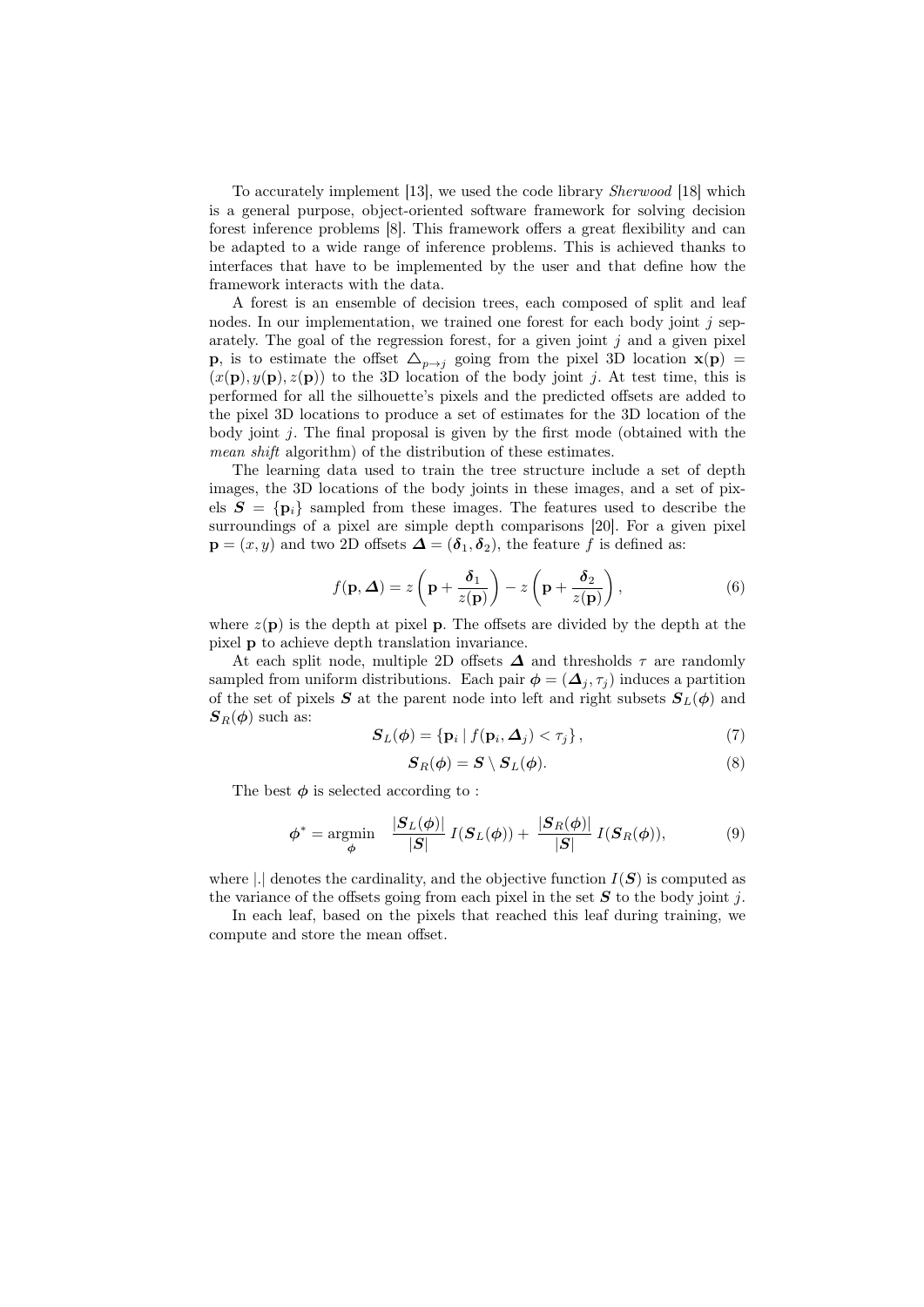## 4 Experiments

### 4.1 Dataset

To learn and test our proposed method, we used the dataset UBC3V introduced by Shafaei *et al.* [19]. This dataset is composed of synthetic depth images of realistic human characters with various poses for training and evaluation of single or multiview depth-based pose estimation methods. The data generation procedure was very close to the one used by Shotton et al. [21]. The human characters were generated using the free and open source sofware MakeHuman and the poses were taken from the CMU motion capture database [5]. Such a public dataset with realistic and various poses and precise groundtruths was really something missing in the markerless pose estimation community. Hopefully, this will allow to perform a reliable evaluation of the existing and future methods and to compare their performances on a same basis.

Before that, the EVAL dataset [10] was frequently used to evaluate pose estimation methods [14,15,27]. However, in the EVAL dataset, the human models are facing the camera most of the time and performing the same sequence of movements. Moreover, according to the author of the dataset [10,11] and confirmed by visual inspection, the precision of the groundtruth 3D joints locations is about 10 cm. That is a problem to evaluate realiably the accuracy of pose estimation methods. The new synthetic dataset UBC3V fixes these problems by covering the whole orientation range and by providing precise groundtruths.

The UBC3V dataset consists of three sub-datasets with varying complexity. The first one (easy-pose) contains one human character in various standing pose. The second one (inter-pose) still contains only one human character but with a more varied set of poses, like, for instance, upside-down poses, lying poses, etc. Finally, the third and last dataset (hard-pose) includes several human characters with different physical shapes. For each instance of a human character and a pose, three cameras are randomly placed in a virtual scene and depth images are rendered from these viewpoints. Moreover, each of the three mentioned datasets includes train, validation, and test sets with mutually disjoint poses.

In this paper, we only used the first dataset (easy-pose) because it is the only one that is compatible with a meaningful definition of the orientation. Indeed, for all the poses where the human character is not in a standing position, it is not possible to reliably define an orientation. Nonetheless, this is not a big limitation for our method because, in most applications, the human subject is in a standing position.

## 4.2 Orientation estimation

First, we learned and evaluated the orientation estimation method described in Section 3.2 on the new dataset UBC3V. The easy-pose dataset was used both to learn and test the two orientation estimation models predicting respectively the cosine and the sine of the orientation angle.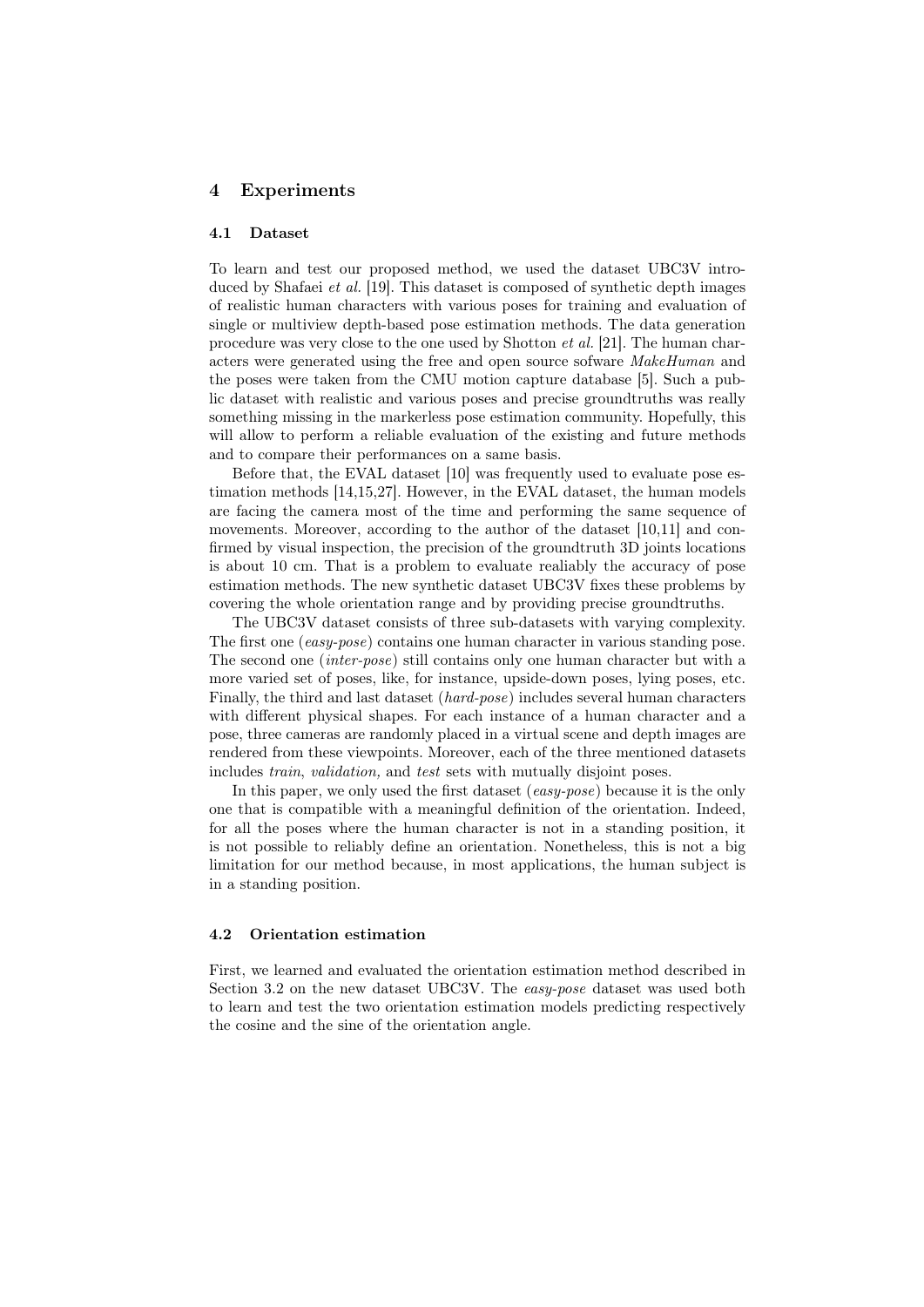The error  $\Delta\theta$  is defined as the smallest rotation between the true orientation  $\theta$ and the estimated orientation  $\hat{\theta}$ . Hence,  $\Delta\theta$  can be derived from the dot product between  $(\cos \theta, \sin \theta)$  and  $(\cos \hat{\theta}, \sin \hat{\theta})$ :

$$
\cos(\Delta\theta) = (\cos\theta, \sin\theta) \bullet (\cos\hat{\theta}, \sin\hat{\theta}) = \cos(\hat{\theta} - \theta), \tag{10}
$$

and therefore

$$
\Delta\theta = \cos^{-1}(\cos(\hat{\theta} - \theta)).\tag{11}
$$

We used  $100k$  images from the *train* set to learn the  $ExtRaTrees$  model with 100 trees and default parameters [12]. The learned model was then evaluated on 10k images from the test set. For each image, the orientation estimate was obtained using Equation (5). Then, Equations (10) and (11) were used to determine the error  $\Delta\theta$  on each image. The mean error  $\Delta\theta$  on the 10k test images was 6.2°, which is consistent with the result reported in [17]. It is worth mentioning that, with the learned models, an error of more than 20° is made on less than 5% of the poses in the test set. This may lead, in rare cases, to the choice of a wrong pose estimation model if we work on single depth images with no use of temporal information. However, in practice, as mentioned in [17], a light temporal filtering can be used to avoid these rare bigger errors. Such a filtering has not been implemented in this work as we aim at estimating the pose from single images.

#### 4.3 Pose estimation without an orientation knowledge

To have a basis of comparison for our approach, we learned and evaluated the pose estimation method without using an estimation of the orientation of the person seen by the camera. In this case, for each considered body joint, a single model has to deal with the whole range of orientations  $[0^{\circ}, 360^{\circ}]$ . The machine learning model has to implicitly learn the small clues related to the orientation in the depth image while predicting the pose at the same time. It is quite a hard task when the seen person can take any orientation. As we will see in the next section, an orientation knowledge can substantially ease this task.

To build the learning set, given the available computational resources,  $20k$ images were picked from the *train* set of the *easy-pose* dataset and  $1k$  pixels were randomly sampled from each of them. Then, a forest of three trees (as in [21]) was learned for each body joint separately. Finally, we evaluated the learned models on 10k test images.

We analyzed 8 body joints: head, shoulder, elbow, wrist, hip, knee, and ankle. For each considered body joint, the accuracy of the corresponding model is given by the mean Euclidean distance error of the predictions with respect to the groundtruth 3D body joint locations. The results are given in the first column of the Table 1.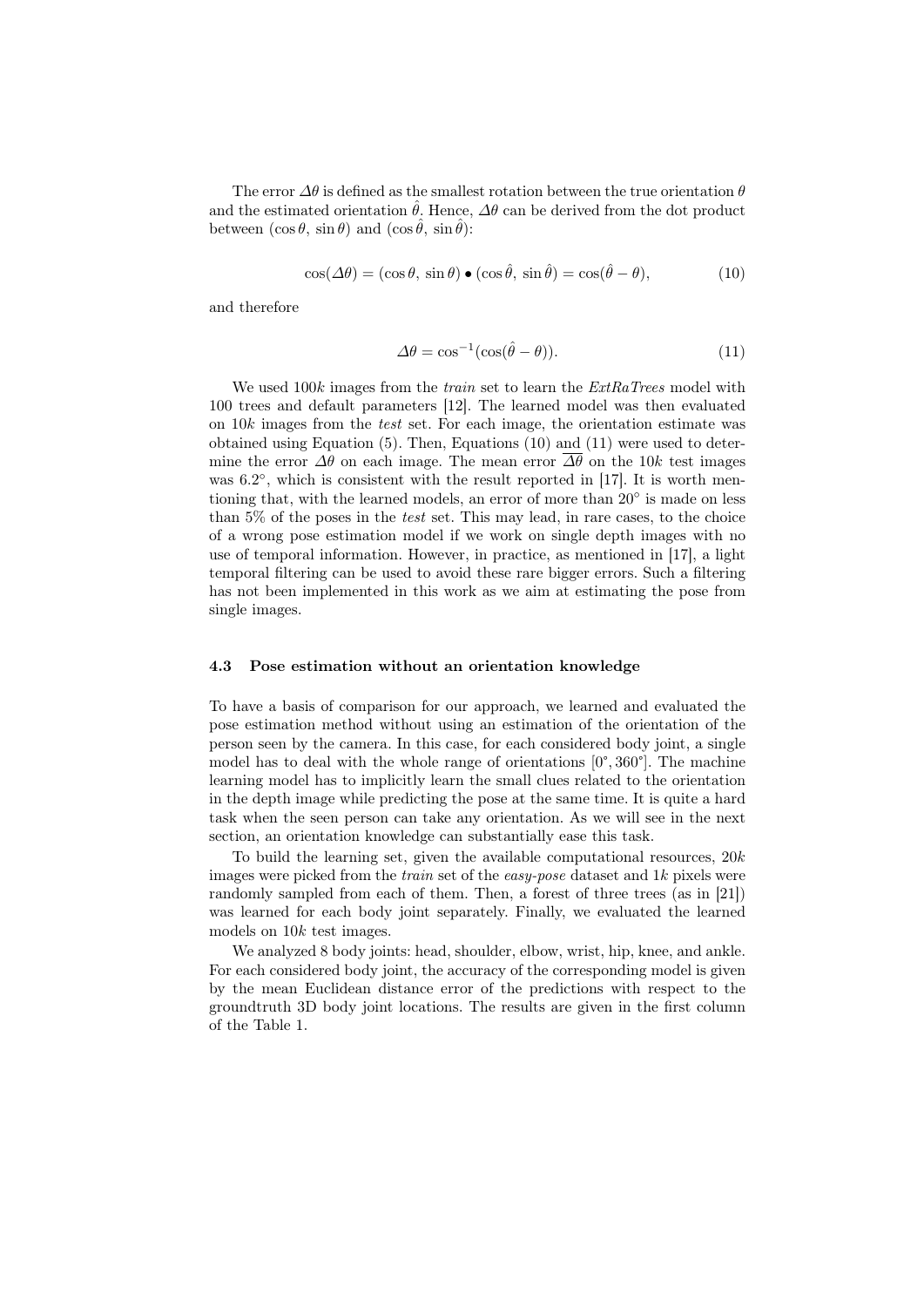Table 1. Mean Euclidean distance errors on the positions of the considered body joints for different numbers of models and learning dataset sizes. We can see that even with ten times less training data (i.e. 500 images for each of the four models instead of 20k for a single model), the four-model method outperforms the one-model method for almost all the body joints.

| amount of models:          |          |                   |                                | 4                                                                                                     |
|----------------------------|----------|-------------------|--------------------------------|-------------------------------------------------------------------------------------------------------|
| learning images per model: |          | 20,000            | $20,000/4 = 5,000$             | 500                                                                                                   |
| range of each model:       |          | $360^\circ$       |                                | $360^{\circ}/4 + 2 \times 10^{\circ} = 110^{\circ}/360^{\circ}/4 + 2 \times 10^{\circ} = 110^{\circ}$ |
| mean error                 | head     | $2.6 \text{ cm}$  | 2.3 cm $(-11.5\%)$             | 2.6 cm $(-0\%)$                                                                                       |
|                            | shoulder | $3.7 \text{ cm}$  | 2.9 cm $\left(-21.6\% \right)$ | $3.2 \text{ cm}$ (- 13.5 %)                                                                           |
|                            | elbow    | $8.9 \text{ cm}$  | 6.3 cm $(-29.2\%)$             | 7.8 cm $(-12.4\%)$                                                                                    |
|                            | wrist    | $13.9 \text{ cm}$ | 10.4 cm $(-25.2\%)$            | 13.2 cm $(-5.0\%)$                                                                                    |
|                            | hip      | $3.4 \text{ cm}$  | $2.5 \text{ cm}$ ( $-26.5\%$ ) | 3.1 cm $(-8.8\%)$                                                                                     |
|                            | knee     | $6.3 \text{ cm}$  | 4.6 cm $(-27.0\%)$             | 6.4 cm $(+1.6\%)$                                                                                     |
|                            | ankle    | $11.2 \text{ cm}$ | 8.1 cm $(-27.7\%)$             | 10.8 cm $(-3.6\%)$                                                                                    |
|                            | mean     | 7.1 cm            | 5.3 cm $(-25.4\%)$             | 6.7 cm $(-5.6\%)$                                                                                     |

#### 4.4 Pose estimation with an orientation knowledge

To leverage an orientation estimate in the pose estimation process, we used four models instead of a single one with each model designed for orientations included in sectors of 110◦ . To take into account the small uncertainty in the orientation estimate, the sectors of two consecutive models overlap by 20°. Figure 1 illustrates the four chosen sectors and the orientation convention used in the experiments. The choice of four models was based on the results obtained in [2] which showed that it was a good trade-off between, on the one side, the accuracy improvement that is obtained from the shrinkage of the orientation ranges when we increase the number of models and the accuracy deterioration due to the reduction of the learning set size per model.

With the selected orientation ranges, when the orientation estimate doesn't fall in the overlap of two sectors, a correct pose estimation model is always selected (using Equation (4)) if the error on the orientation estimate is smaller than 20°. However, when the orientation estimate falls in the overlap of two sectors, the risk of selecting a wrong pose estimation model is higher. Here, we can ensure that a correct pose estimation model will be selected for any orientation estimate if the error on the orientation estimate is bounded by 10◦ which is equal to half of the overlap.

To make a fair comparison with the one-model method, we used the same total amount of data, *i.e.* a total of 20k images with 5k images for each of the four models. The results on  $10k$  test images are given in the second column of Table 1. We can see a significant accuracy improvement for all the body joints with respect to the one-model method.

Figure 2 illustrates the influence of the learning dataset size on the mean euclidean error for the most challenging joint (wrist). The three curves correspond, respectively from to bottom, to the one-model method, the four-model method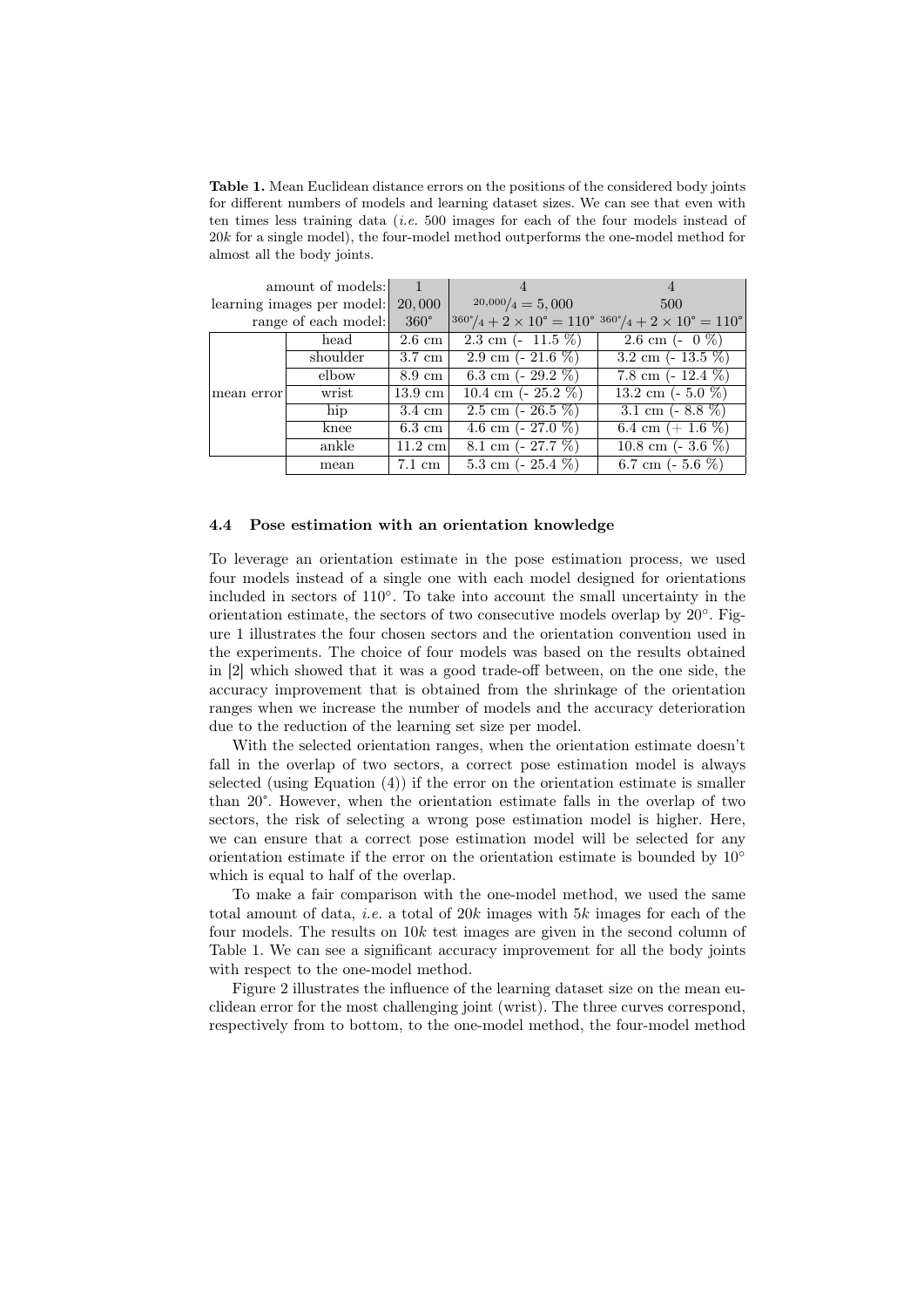when we know the exact orientation, and the four-model method when we use an orientation estimate. As noticed above, the accuracy improvement for a constant learning dataset size is significant when we use an orientation estimate. We also see that the accuracy obtained with the orientation estimate is a little bit worse than the one obtained knowing the exact orientation. This means that a wrong pose estimation model is selected for some poses in the test set. This difference can be reduced by a using bigger overlaps between consecutive sectors at the expense of a loss of accuracy.



Fig. 2. Mean Euclidean error on the wrist for the one-model method (blue curve), the four-model method using the exact orientation (red curve) and the four-model method using the predicted orientation (green curve).

Furthermore, it is very interesting to note that the four-model method using only  $2k$  images (500 images per model) performs better than the one-model method using 20k images. The last column of Table 1 gives the results obtained for all the joints using only 500 images to learn each of the four models. We observe that, thanks to an orientation estimate, we can reduce the learning dataset size by a factor larger than 10 and still outperform the one-model method for most of the joints which allows to save a precious amount of time during the learning phase.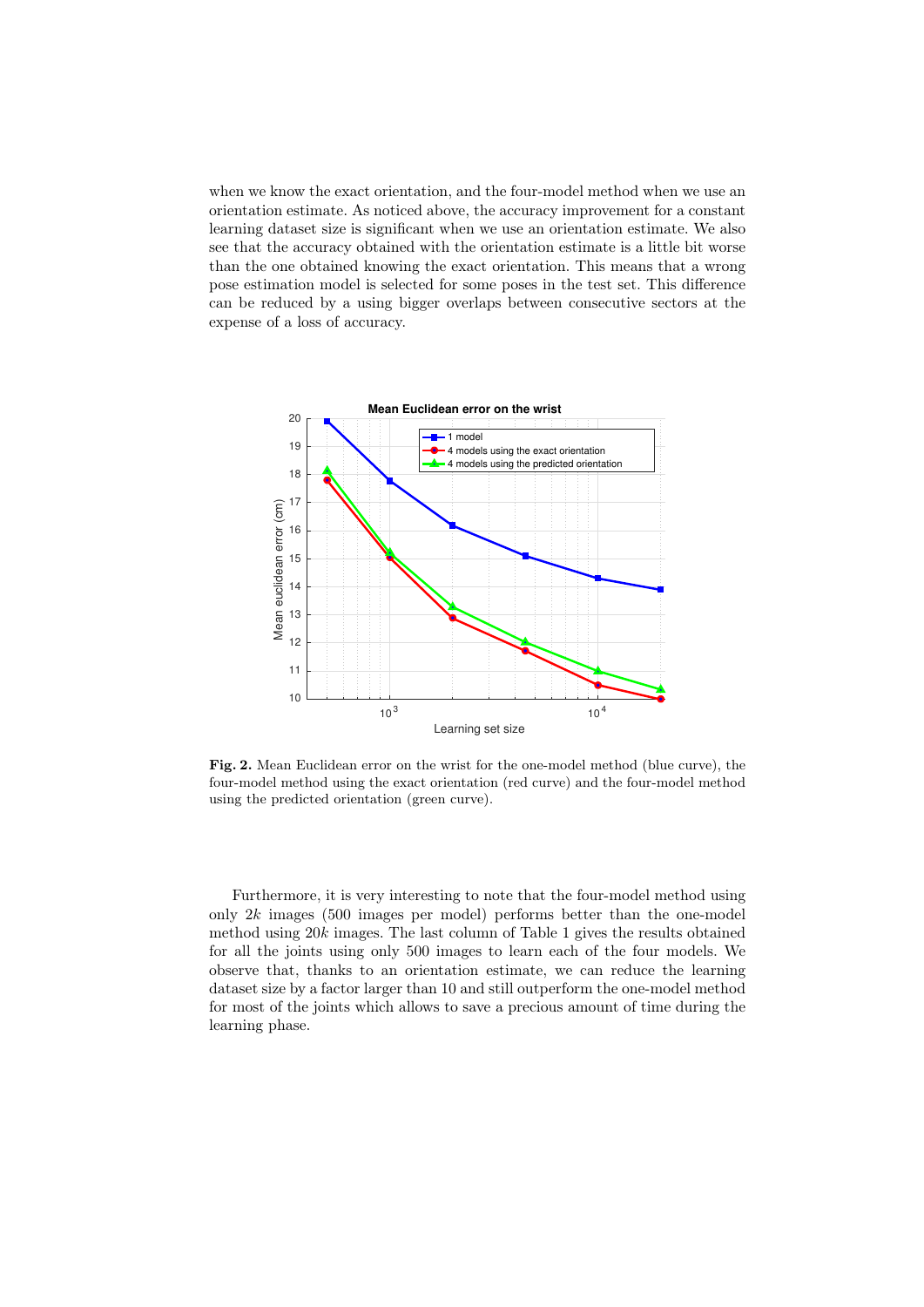## 5 Conclusion

In this paper, we evaluated a novel two-step markerless pose estimation method on the public pose estimation dataset UBC3V. The first step of this method consists in estimating the orientation of the person seen by the camera. Then, this orientation estimate is used to dynamically choose an appropriate pose estimation model. Our results show that this methodology significantly improves the accuracy when a constant learning set size is used. Moreover, we show that using an orientation estimate allows to reach a better accuracy even when the learning set size is reduced by a factor greater than 10.

### Acknowledgments

Samir Azrour is supported by a research fellowship of the Belgian National Fund for Scientific Research (www.frs-fnrs.be).

## References

- 1. D. Anguelov, P. Srinivasan, D. Koller, S. Thrun, J. Rodgers, and J. Davis. SCAPE: shape completion and animation of people. ACM Trans. on Graph., 24(3):408–416, July 2005.
- 2. S. Azrour, S. Piérard, and M. Van Droogenbroeck. Leveraging orientation knowledge to enhance human pose estimation methods. In Articulated Motion and Deformable Objects AMDO, volume 9756 of Lecture Notes Comp. Sci., pages 81–87, Palma de Mallorca, Spain, 2016. Springer.
- 3. S. Belongie, J. Malik, and J. Puzicha. Shape matching and object recognition using shape contexts. IEEE Trans. Pattern Anal. Mach. Intell., 24(4):509–522, 2002.
- 4. L. Bourdev and J. Malik. Poselets: Body part detectors trained using 3D human pose annotations. In IEEE Int. Conf. Comput. Vision (ICCV), pages 1365–1372, Kyoto, September-October 2009.
- 5. Carnegie Mellon University. Motion capture database. http://mocap.cs.cmu.edu.
- 6. S. Corazza, E. Gambaretto, L. Mundermann, and T. Andriacchi. Automatic generation of a subject-specific model for accurate markerless motion capture and biomechanical applications. IEEE Trans. Biomedical Engineering, 57(4):806–812, Apr. 2010.
- 7. S. Corazza, L. Mündermann, E. Gambaretto, G. Ferrigno, and T. Andriacchi. Markerless motion capture through visual hull, articulated ICP and subject specific model generation. Int. J. Comp. Vision, 87(1-2):156–169, Mar. 2010.
- 8. A. Criminisi and J. Shotton, editors. Decision Forests for Computer Vision and Medical Image Analysis. Springer, 2013.
- 9. J. Gall, C. Stoll, E. De Aguiar, C. Theobalt, B. Rosenhahn, and H.-P. Seidel. Motion capture using joint skeleton tracking and surface estimation. In IEEE Int. Conf. Comput. Vision and Pattern Recogn. (CVPR), pages 1746–1753, 2009.
- 10. V. Ganapathi, C. Plagemann, D. Koller, and S. Thrun. Real-time human pose tracking from range data. In Eur. Conf. Comput. Vision (ECCV), pages 738–751, 2012.